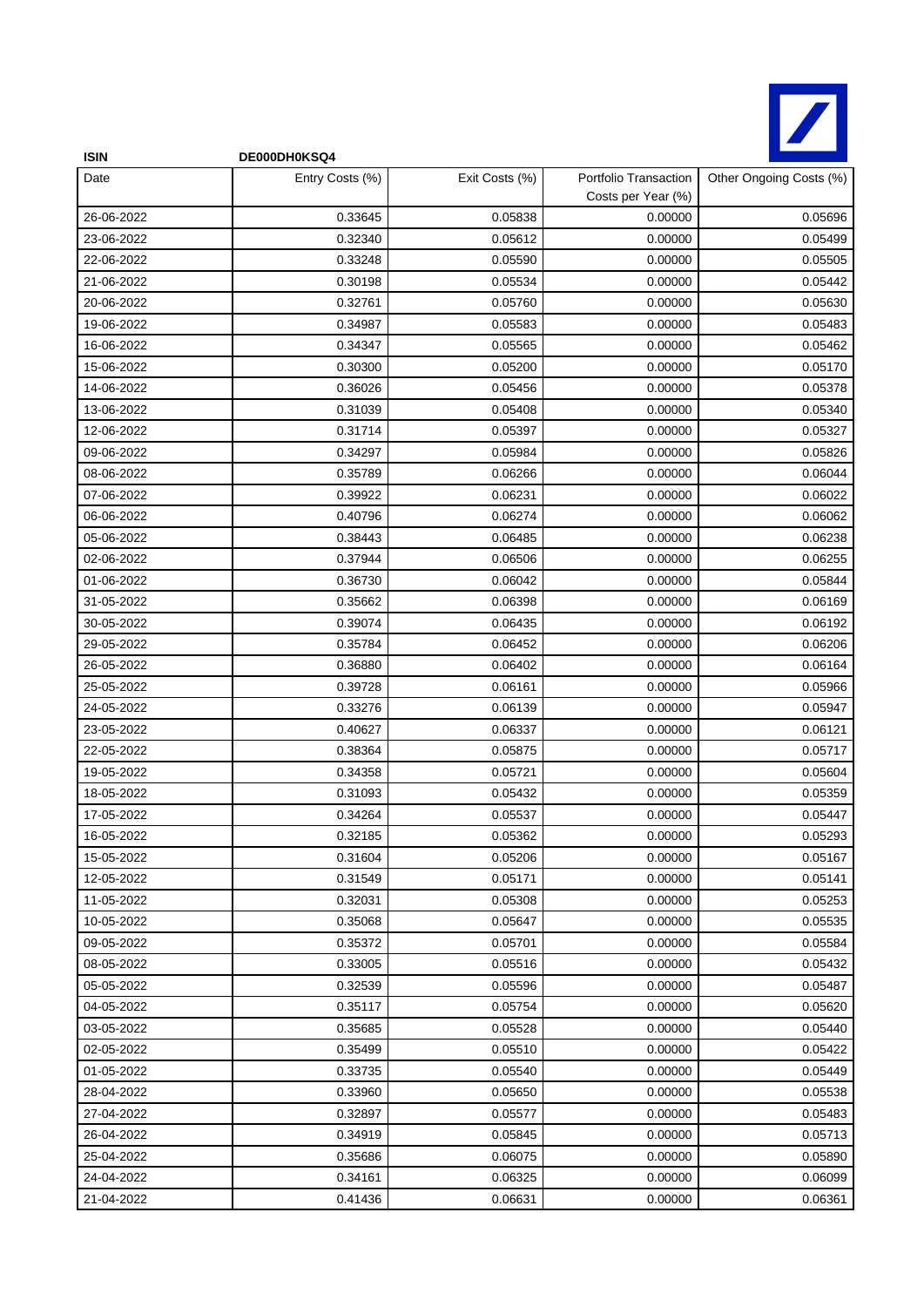| 20-04-2022 | 0.45773 | 0.07231 | 0.00000 | 0.06861 |
|------------|---------|---------|---------|---------|
| 19-04-2022 | 0.41115 | 0.06649 | 0.00000 | 0.06361 |
| 18-04-2022 | 0.43412 | 0.06596 | 0.00000 | 0.06332 |
| 13-04-2022 | 0.43831 | 0.07107 | 0.00000 | 0.06753 |
| 12-04-2022 | 0.38616 | 0.06748 | 0.00000 | 0.06459 |
| 11-04-2022 | 0.43699 | 0.06887 | 0.00000 | 0.06572 |
| 10-04-2022 | 0.46101 | 0.07087 | 0.00000 | 0.06733 |
| 07-04-2022 | 0.38252 | 0.06859 | 0.00000 | 0.06543 |
| 06-04-2022 | 0.40093 | 0.07027 | 0.00000 | 0.06695 |
| 05-04-2022 | 0.39267 | 0.06988 | 0.00000 | 0.06649 |
| 04-04-2022 | 0.48338 | 0.07468 | 0.00000 | 0.07054 |
| 03-04-2022 | 0.44264 | 0.07770 | 0.00000 | 0.07305 |
| 31-03-2022 | 0.50485 | 0.07949 | 0.00000 | 0.07452 |
| 30-03-2022 | 0.48791 | 0.08569 | 0.00000 | 0.07986 |
| 29-03-2022 | 0.54521 | 0.08368 | 0.00000 | 0.07804 |
| 28-03-2022 | 0.43333 | 0.07582 | 0.00000 | 0.07153 |
| 27-03-2022 | 0.39876 | 0.07294 | 0.00000 | 0.06886 |
| 25-03-2022 | 0.45017 | 0.07616 | 0.00000 | 0.07181 |
| 24-03-2022 | 0.42406 | 0.07593 | 0.00000 | 0.07170 |
| 23-03-2022 | 0.42188 | 0.07622 | 0.00000 | 0.07183 |
| 22-03-2022 | 0.43159 | 0.07605 | 0.00000 | 0.07177 |
| 21-03-2022 | 0.50492 | 0.07893 | 0.00000 | 0.07405 |
| 18-03-2022 | 0.44633 | 0.07930 | 0.00000 | 0.07440 |
| 17-03-2022 | 0.51008 | 0.07819 | 0.00000 | 0.07351 |
| 16-03-2022 | 0.47828 | 0.07474 | 0.00000 | 0.07068 |
| 15-03-2022 | 0.48949 | 0.07468 | 0.00000 | 0.07051 |
| 14-03-2022 | 0.43924 | 0.07241 | 0.00000 | 0.06860 |
| 11-03-2022 | 0.45113 | 0.07299 | 0.00000 | 0.06906 |
| 10-03-2022 | 0.44891 | 0.07740 | 0.00000 | 0.07282 |
| 09-03-2022 | 0.45640 | 0.07179 | 0.00000 | 0.06818 |
| 08-03-2022 | 0.41529 | 0.06840 | 0.00000 | 0.06537 |
| 07-03-2022 | 0.35658 | 0.06752 | 0.00000 | 0.06462 |
| 04-03-2022 | 0.44884 | 0.07582 | 0.00000 | 0.07152 |
| 03-03-2022 | 0.52444 | 0.07943 | 0.00000 | 0.07450 |
| 02-03-2022 | 0.23514 | 0.07880 | 0.00000 | 0.07402 |
| 01-03-2022 | 0.29859 | 0.08953 | 0.00000 | 0.08290 |
| 28-02-2022 | 0.22747 | 0.08628 | 0.00000 | 0.08027 |
| 25-02-2022 | 0.22951 | 0.08628 | 0.00000 | 0.08021 |
| 24-02-2022 | 0.29367 | 0.09091 | 0.00000 | 0.08408 |
| 23-02-2022 | 0.25546 | 0.10010 | 0.00000 | 0.09173 |
| 22-02-2022 | 0.33199 | 0.09814 | 0.00000 | 0.09005 |
| 21-02-2022 | 0.35193 | 0.10163 | 0.00000 | 0.09301 |
| 18-02-2022 | 0.35747 | 0.10204 | 0.00000 | 0.09337 |
| 17-02-2022 | 0.29916 | 0.10030 | 0.00000 | 0.09189 |
| 15-02-2022 | 0.35367 | 0.09950 | 0.00000 | 0.09127 |
| 14-02-2022 | 0.26055 | 0.09615 | 0.00000 | 0.08839 |
| 11-02-2022 | 0.32472 | 0.10320 | 0.00000 | 0.09435 |
| 10-02-2022 | 0.28352 | 0.10846 | 0.00000 | 0.09866 |
| 09-02-2022 | 0.36616 | 0.10616 | 0.00000 | 0.09675 |
| 08-02-2022 | 0.34431 | 0.10417 | 0.00000 | 0.09508 |
| 07-02-2022 | 0.31452 | 0.10661 | 0.00000 | 0.09716 |
| 04-02-2022 | 0.31721 | 0.11038 | 0.00000 | 0.10029 |
| 03-02-2022 | 0.28113 | 0.09363 | 0.00000 | 0.08632 |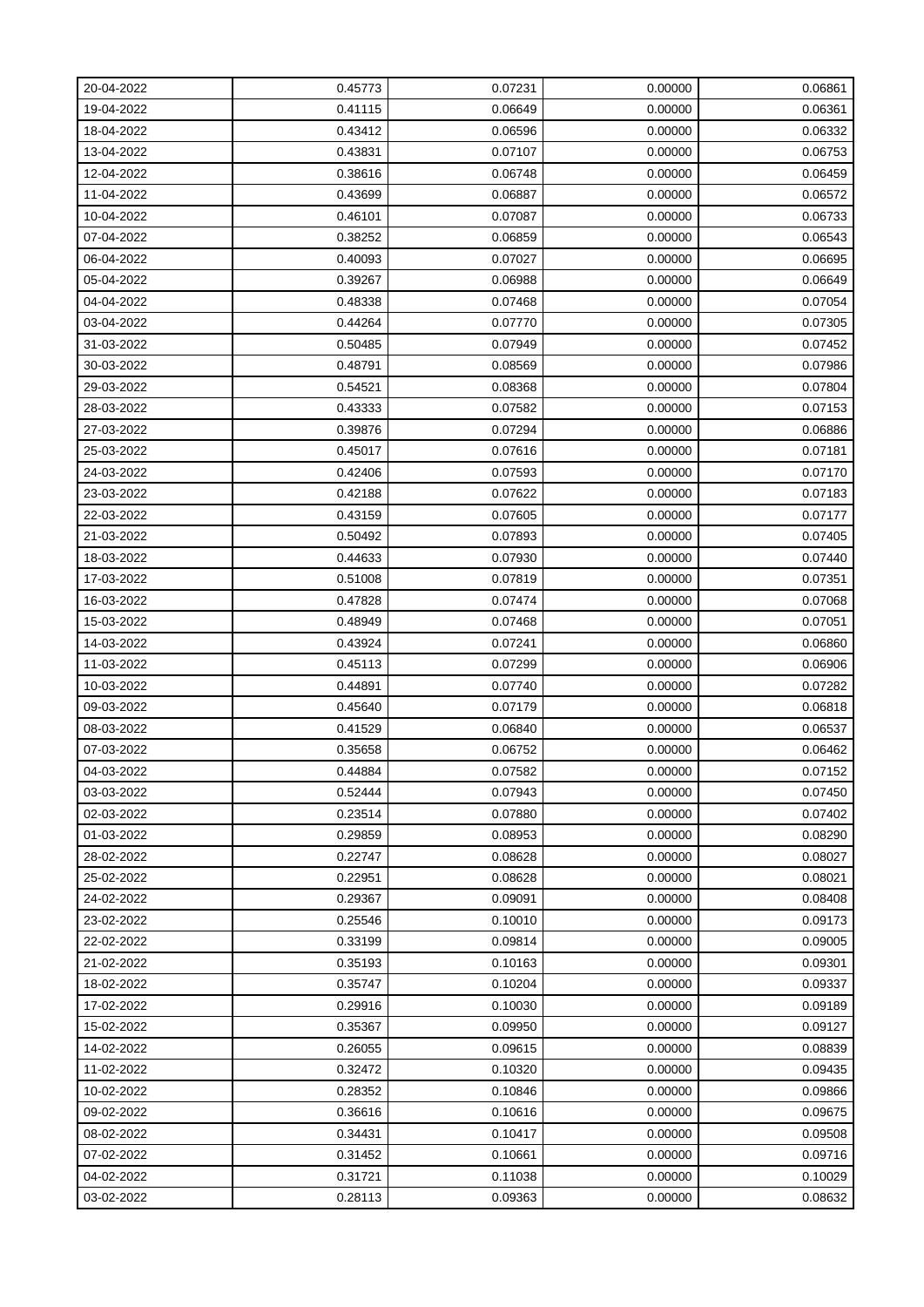| 02-02-2022 | 0.27679 | 0.09302 | 0.00000 | 0.08581 |
|------------|---------|---------|---------|---------|
| 01-02-2022 | 0.29731 | 0.09074 | 0.00000 | 0.08390 |
| 31-01-2022 | 0.29076 | 0.08389 | 0.00000 | 0.07817 |
| 28-01-2022 | 0.22017 | 0.08210 | 0.00000 | 0.07685 |
| 27-01-2022 | 0.27349 | 0.08591 | 0.00000 | 0.07994 |
| 26-01-2022 | 0.29714 | 0.09285 | 0.00000 | 0.08571 |
| 25-01-2022 | 0.31826 | 0.09346 | 0.00000 | 0.08619 |
| 24-01-2022 | 0.31466 | 0.09634 | 0.00000 | 0.08865 |
| 21-01-2022 | 0.33471 | 0.09662 | 0.00000 | 0.08881 |
| 20-01-2022 | 0.33624 | 0.09804 | 0.00000 | 0.09003 |
| 19-01-2022 | 0.25154 | 0.09747 | 0.00000 | 0.08953 |
| 18-01-2022 | 0.34004 | 0.10235 | 0.00000 | 0.09365 |
| 17-01-2022 | 0.30090 | 0.10593 | 0.00000 | 0.09664 |
| 14-01-2022 | 0.37849 | 0.10941 | 0.00000 | 0.09949 |
| 13-01-2022 | 0.39122 | 0.10941 | 0.00000 | 0.09944 |
| 12-01-2022 | 0.27416 | 0.09911 | 0.00000 | 0.09088 |
| 11-01-2022 | 0.34238 | 0.09737 | 0.00000 | 0.08945 |
| 10-01-2022 | 0.31478 | 0.09625 | 0.00000 | 0.08851 |
| 07-01-2022 | 0.23894 | 0.09390 | 0.00000 | 0.08657 |
| 06-01-2022 | 0.23076 | 0.09259 | 0.00000 | 0.08545 |
| 05-01-2022 | 0.30480 | 0.09268 | 0.00000 | 0.08555 |
| 04-01-2022 | 0.25592 | 0.09208 | 0.00000 | 0.08503 |
| 03-01-2022 | 0.27768 | 0.09681 | 0.00000 | 0.08896 |
| 31-12-2021 | 0.33150 | 0.09560 | 0.00000 | 0.08813 |
| 30-12-2021 | 0.27585 | 0.09259 | 0.00000 | 0.08550 |
| 29-12-2021 | 0.22422 | 0.09017 | 0.00000 | 0.08344 |
| 28-12-2021 | 0.31195 | 0.09398 | 0.00000 | 0.08661 |
| 27-12-2021 | 0.26857 | 0.09225 | 0.00000 | 0.08517 |
| 23-12-2021 | 0.31766 | 0.09311 | 0.00000 | 0.08587 |
| 22-12-2021 | 0.22391 | 0.08945 | 0.00000 | 0.08280 |
| 21-12-2021 | 0.31713 | 0.09141 | 0.00000 | 0.08448 |
| 20-12-2021 | 0.31016 | 0.08897 | 0.00000 | 0.08250 |
| 17-12-2021 | 0.25137 | 0.09470 | 0.00000 | 0.08726 |
| 16-12-2021 | 0.29980 | 0.09259 | 0.00000 | 0.08549 |
| 15-12-2021 | 0.22656 | 0.08913 | 0.00000 | 0.08257 |
| 14-12-2021 | 0.22958 | 0.08961 | 0.00000 | 0.08293 |
| 13-12-2021 | 0.29595 | 0.08889 | 0.00000 | 0.08241 |
| 10-12-2021 | 0.31044 | 0.08969 | 0.00000 | 0.08306 |
| 09-12-2021 | 0.28682 | 0.09259 | 0.00000 | 0.08548 |
| 08-12-2021 | 0.21877 | 0.08696 | 0.00000 | 0.08053 |
| 07-12-2021 | 0.24623 | 0.08734 | 0.00000 | 0.08105 |
| 06-12-2021 | 0.25618 | 0.09009 | 0.00000 | 0.08339 |
| 03-12-2021 | 0.30784 | 0.09001 | 0.00000 | 0.08334 |
| 02-12-2021 | 0.32127 | 0.09217 | 0.00000 | 0.08516 |
| 01-12-2021 | 0.22595 | 0.09158 | 0.00000 | 0.08457 |
| 30-11-2021 | 0.27386 | 0.09479 | 0.00000 | 0.08727 |
| 29-11-2021 | 0.23147 | 0.08842 | 0.00000 | 0.08192 |
| 26-11-2021 | 0.23130 | 0.08757 | 0.00000 | 0.08127 |
| 25-11-2021 | 0.23322 | 0.08410 | 0.00000 | 0.07840 |
| 24-11-2021 | 0.20819 | 0.08432 | 0.00000 | 0.07852 |
| 23-11-2021 | 0.23075 | 0.08741 | 0.00000 | 0.08119 |
| 22-11-2021 | 0.26472 | 0.08850 | 0.00000 | 0.08208 |
| 19-11-2021 | 0.23161 | 0.09107 | 0.00000 | 0.08419 |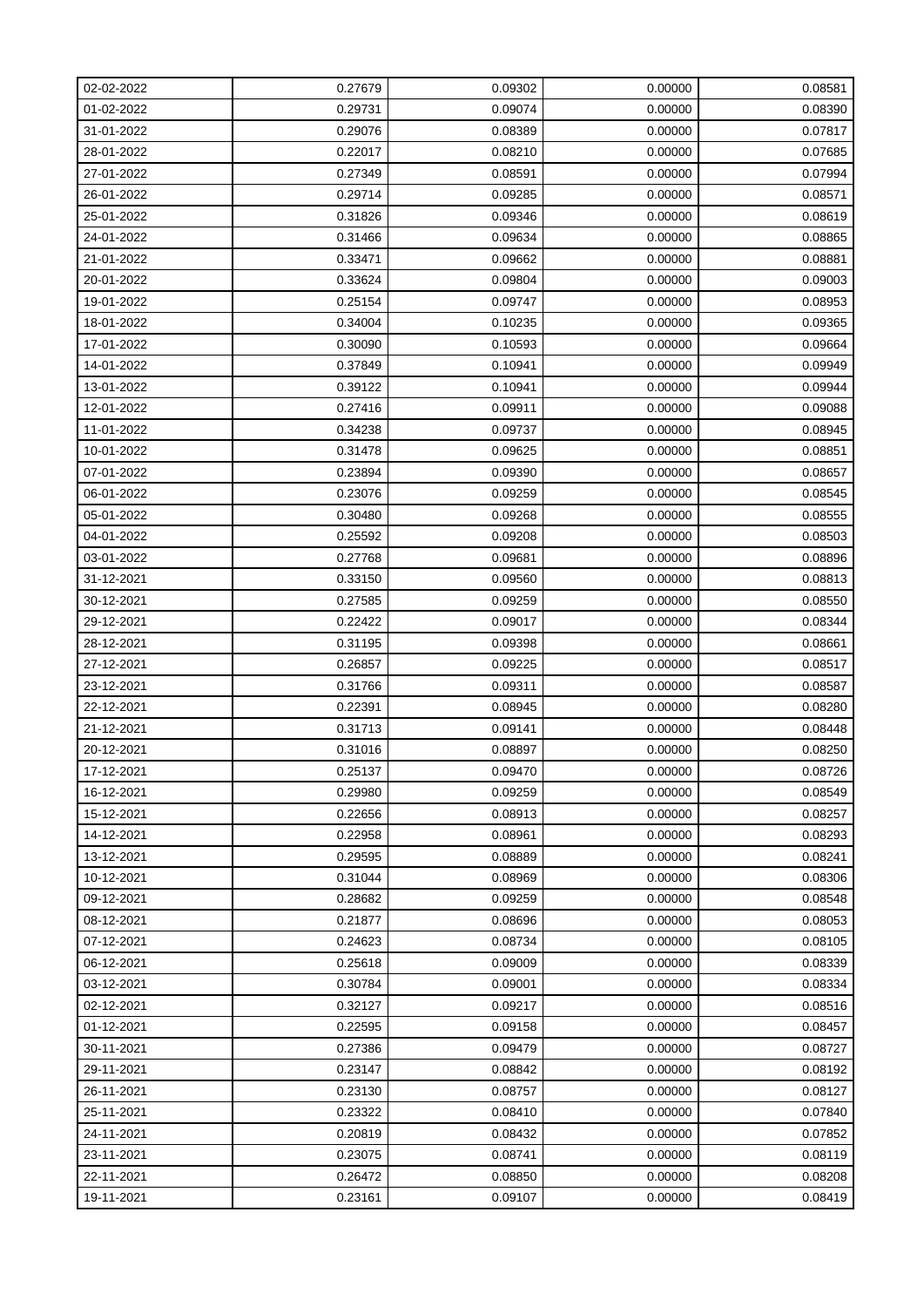| 18-11-2021 | 0.32016 | 0.09191 | 0.00000 | 0.08489 |
|------------|---------|---------|---------|---------|
| 17-11-2021 | 0.26066 | 0.09099 | 0.00000 | 0.08418 |
| 16-11-2021 | 0.29883 | 0.09470 | 0.00000 | 0.08723 |
| 15-11-2021 | 0.26156 | 0.10225 | 0.00000 | 0.09352 |
| 12-11-2021 | 0.35179 | 0.10194 | 0.00000 | 0.09327 |
| 11-11-2021 | 0.29449 | 0.10406 | 0.00000 | 0.09505 |
| 10-11-2021 | 0.35590 | 0.11481 | 0.00000 | 0.10385 |
| 09-11-2021 | 0.30892 | 0.11820 | 0.00000 | 0.10678 |
| 08-11-2021 | 0.31728 | 0.11628 | 0.00000 | 0.10525 |
| 05-11-2021 | 0.31250 | 0.11223 | 0.00000 | 0.10184 |
| 04-11-2021 | 0.27837 | 0.11351 | 0.00000 | 0.10293 |
| 03-11-2021 | 0.34719 | 0.11765 | 0.00000 | 0.10635 |
| 02-11-2021 | 0.39794 | 0.11862 | 0.00000 | 0.10717 |
| 01-11-2021 | 0.38760 | 0.11494 | 0.00000 | 0.10409 |
| 28-10-2021 | 0.39508 | 0.12804 | 0.00000 | 0.11504 |
| 27-10-2021 | 0.37851 | 0.11682 | 0.00000 | 0.10562 |
| 26-10-2021 | 0.30891 | 0.11905 | 0.00000 | 0.10751 |
| 25-10-2021 | 0.41132 | 0.11905 | 0.00000 | 0.10747 |
| 24-10-2021 | 0.41676 | 0.12626 | 0.00000 | 0.11355 |
| 21-10-2021 | 0.31747 | 0.12407 | 0.00000 | 0.11171 |
| 20-10-2021 | 0.34487 | 0.12315 | 0.00000 | 0.11096 |
| 19-10-2021 | 0.37279 | 0.12121 | 0.00000 | 0.10932 |
| 18-10-2021 | 0.38754 | 0.12500 | 0.00000 | 0.11246 |
| 17-10-2021 | 0.36379 | 0.11669 | 0.00000 | 0.10553 |
| 14-10-2021 | 0.37289 | 0.11962 | 0.00000 | 0.10802 |
| 13-10-2021 | 0.35622 | 0.11876 | 0.00000 | 0.10725 |
| 12-10-2021 | 0.32378 | 0.11186 | 0.00000 | 0.10154 |
| 11-10-2021 | 0.29383 | 0.11186 | 0.00000 | 0.10153 |
| 10-10-2021 | 0.32411 | 0.11377 | 0.00000 | 0.10312 |
| 07-10-2021 | 0.36438 | 0.11013 | 0.00000 | 0.10012 |
| 06-10-2021 | 0.39468 | 0.11236 | 0.00000 | 0.10195 |
| 05-10-2021 | 0.36732 | 0.11111 | 0.00000 | 0.10091 |
| 04-10-2021 | 0.38999 | 0.11628 | 0.00000 | 0.10518 |
| 03-10-2021 | 0.40365 | 0.11779 | 0.00000 | 0.10646 |
| 30-09-2021 | 0.29621 | 0.11312 | 0.00000 | 0.10256 |
| 29-09-2021 | 0.29589 | 0.11655 | 0.00000 | 0.10547 |
| 28-09-2021 | 0.31972 | 0.12469 | 0.00000 | 0.11223 |
| 27-09-2021 | 0.35313 | 0.12658 | 0.00000 | 0.11379 |
| 26-09-2021 | 0.34544 | 0.12853 | 0.00000 | 0.11543 |
| 23-09-2021 | 0.44760 | 0.13495 | 0.00000 | 0.12078 |
| 22-09-2021 | 0.47088 | 0.13280 | 0.00000 | 0.11895 |
| 21-09-2021 | 0.43378 | 0.13316 | 0.00000 | 0.11927 |
| 20-09-2021 | 0.42484 | 0.13369 | 0.00000 | 0.11974 |
| 19-09-2021 | 0.32906 | 0.13021 | 0.00000 | 0.11685 |
| 16-09-2021 | 0.36757 | 0.14144 | 0.00000 | 0.12616 |
| 15-09-2021 | 0.42227 | 0.14085 | 0.00000 | 0.12570 |
| 14-09-2021 | 0.38898 | 0.14993 | 0.00000 | 0.13322 |
| 13-09-2021 | 0.52201 | 0.14925 | 0.00000 | 0.13266 |
| 12-09-2021 | 0.43497 | 0.14184 | 0.00000 | 0.12645 |
| 09-09-2021 | 0.53579 | 0.15408 | 0.00000 | 0.13674 |
| 08-09-2021 | 0.51650 | 0.14859 | 0.00000 | 0.13210 |
| 07-09-2021 | 0.39747 | 0.14970 | 0.00000 | 0.13307 |
| 06-09-2021 | 0.50450 | 0.15649 | 0.00000 | 0.13865 |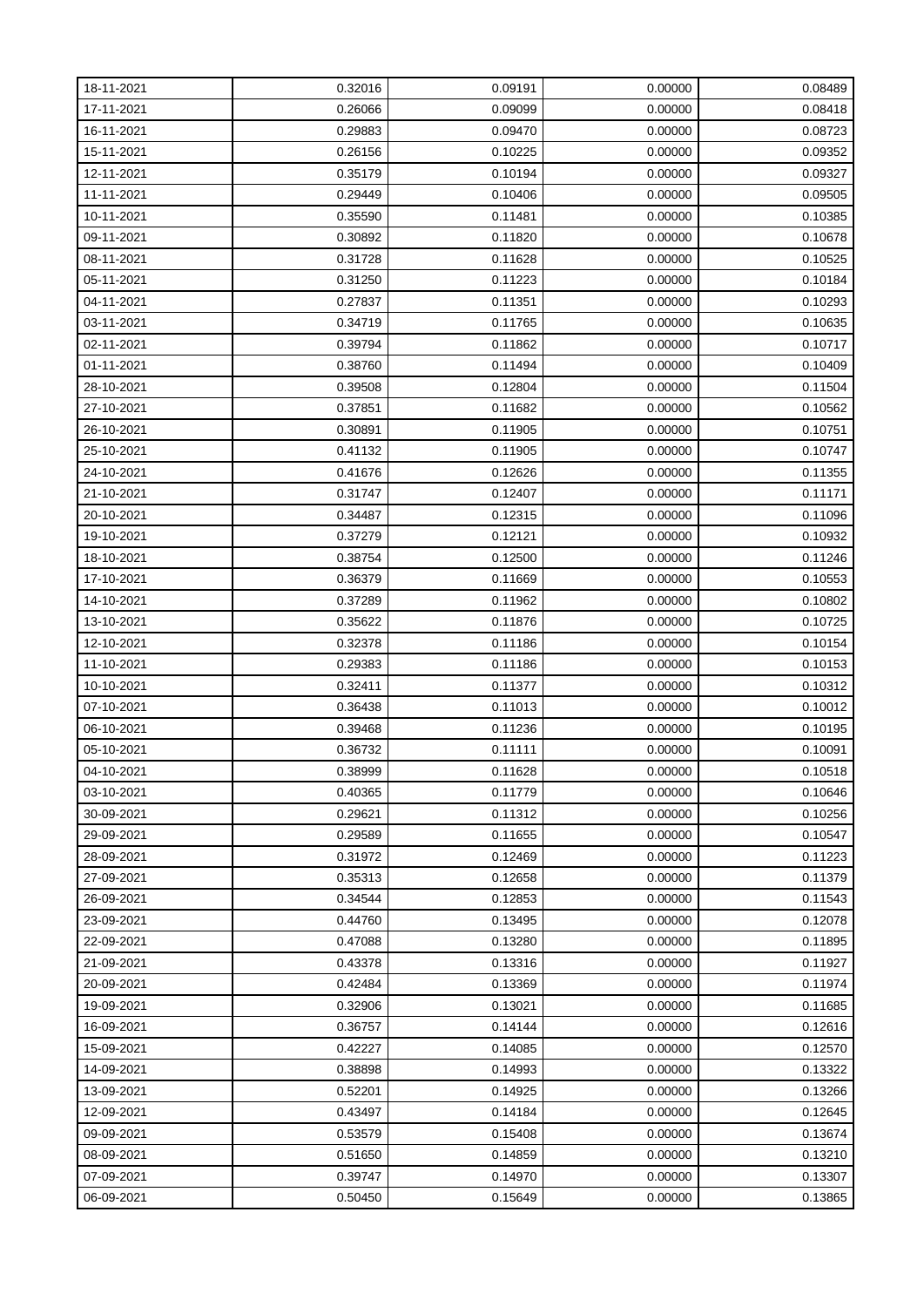| 05-09-2021 | 0.39154 | 0.15674 | 0.00000 | 0.13893 |
|------------|---------|---------|---------|---------|
| 02-09-2021 | 0.48330 | 0.15949 | 0.00000 | 0.14121 |
| 01-09-2021 | 0.39508 | 0.15221 | 0.00000 | 0.13512 |
| 31-08-2021 | 0.39161 | 0.14409 | 0.00000 | 0.12829 |
| 30-08-2021 | 0.54003 | 0.14793 | 0.00000 | 0.13160 |
| 29-08-2021 | 0.36231 | 0.14225 | 0.00000 | 0.12679 |
| 26-08-2021 | 0.45282 | 0.13423 | 0.00000 | 0.12015 |
| 25-08-2021 | 0.46312 | 0.13569 | 0.00000 | 0.12139 |
| 24-08-2021 | 0.35538 | 0.13245 | 0.00000 | 0.11861 |
| 23-08-2021 | 0.43452 | 0.13123 | 0.00000 | 0.11764 |
| 22-08-2021 | 0.35073 | 0.12970 | 0.00000 | 0.11642 |
| 19-08-2021 | 0.31244 | 0.12270 | 0.00000 | 0.11059 |
| 18-08-2021 | 0.30566 | 0.12270 | 0.00000 | 0.11054 |
| 17-08-2021 | 0.41675 | 0.12804 | 0.00000 | 0.11501 |
| 16-08-2021 | 0.35612 | 0.13605 | 0.00000 | 0.12163 |
| 15-08-2021 | 0.35064 | 0.13831 | 0.00000 | 0.12361 |
| 12-08-2021 | 0.44020 | 0.13004 | 0.00000 | 0.11666 |
| 11-08-2021 | 0.35672 | 0.13004 | 0.00000 | 0.11664 |
| 10-08-2021 | 0.34815 | 0.12674 | 0.00000 | 0.11395 |
| 09-08-2021 | 0.33779 | 0.12920 | 0.00000 | 0.11597 |
| 08-08-2021 | 0.42888 | 0.13175 | 0.00000 | 0.11801 |
| 05-08-2021 | 0.47242 | 0.14306 | 0.00000 | 0.12751 |
| 03-08-2021 | 0.39192 | 0.15244 | 0.00000 | 0.13548 |
| 02-08-2021 | 0.53950 | 0.15385 | 0.00000 | 0.13650 |
| 01-08-2021 | 0.50727 | 0.15552 | 0.00000 | 0.13793 |
| 29-07-2021 | 0.55733 | 0.15873 | 0.00000 | 0.14056 |
| 28-07-2021 | 0.48294 | 0.15198 | 0.00000 | 0.13493 |
| 27-07-2021 | 0.35473 | 0.13928 | 0.00000 | 0.12439 |
| 26-07-2021 | 0.33809 | 0.13495 | 0.00000 | 0.12089 |
| 25-07-2021 | 0.38277 | 0.13477 | 0.00000 | 0.12069 |
| 22-07-2021 | 0.39077 | 0.13351 | 0.00000 | 0.11954 |
| 21-07-2021 | 0.36183 | 0.13477 | 0.00000 | 0.12064 |
| 20-07-2021 | 0.40134 | 0.13004 | 0.00000 | 0.11666 |
| 19-07-2021 | 0.45621 | 0.13477 | 0.00000 | 0.12057 |
| 18-07-2021 | 0.40360 | 0.13369 | 0.00000 | 0.11972 |
| 15-07-2021 | 0.40491 | 0.13699 | 0.00000 | 0.12240 |
| 14-07-2021 | 0.41417 | 0.14388 | 0.00000 | 0.12817 |
| 13-07-2021 | 0.35131 | 0.13477 | 0.00000 | 0.12062 |
| 12-07-2021 | 0.39304 | 0.14451 | 0.00000 | 0.12874 |
| 11-07-2021 | 0.51446 | 0.14881 | 0.00000 | 0.13228 |
| 08-07-2021 | 0.48950 | 0.14347 | 0.00000 | 0.12793 |
| 07-07-2021 | 0.48592 | 0.13755 | 0.00000 | 0.12290 |
| 06-07-2021 | 0.45083 | 0.14065 | 0.00000 | 0.12554 |
| 05-07-2021 | 0.40025 | 0.14728 | 0.00000 | 0.13120 |
| 04-07-2021 | 0.51077 | 0.14815 | 0.00000 | 0.13179 |
| 01-07-2021 | 0.45383 | 0.13986 | 0.00000 | 0.12485 |
| 30-06-2021 | 0.47976 | 0.14265 | 0.00000 | 0.12716 |
| 29-06-2021 | 0.40696 | 0.15267 | 0.00000 | 0.13564 |
| 28-06-2021 | 0.39685 | 0.15432 | 0.00000 | 0.13689 |
| 27-06-2021 | 0.53918 | 0.16026 | 0.00000 | 0.14194 |
| 24-06-2021 | 0.50795 | 0.16155 | 0.00000 | 0.14287 |
| 23-06-2021 | 0.41432 | 0.15949 | 0.00000 | 0.14118 |
| 22-06-2021 | 0.56500 | 0.16155 | 0.00000 | 0.14300 |